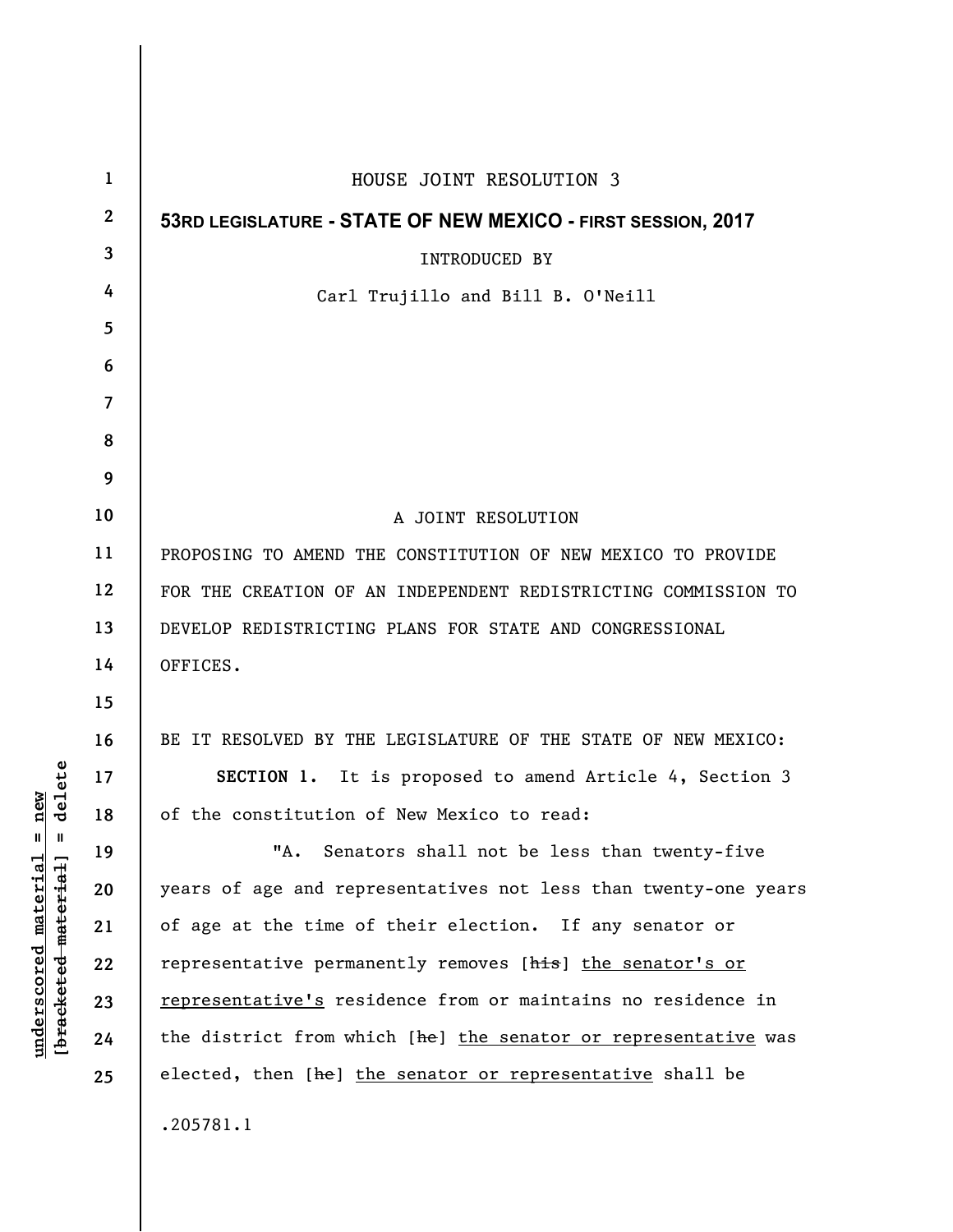**1 2 3 4 5 6 7**  deemed to have resigned and [his] a successor shall be selected as provided in Article 4, Section 4 of this [article] constitution. No person shall be eligible to serve in the legislature who, at the time of qualifying, holds any office of trust or profit with the state, county or national governments, except notaries public and officers of the militia who receive no salary.

B. The senate shall be composed of no more than forty-two members elected from single-member districts.

C. The house of representatives shall be composed of no more than seventy members elected from single-member districts.

[D. Once following publication of the official report of each federal decennial census hereafter conducted, the legislature may by statute reapportion its membership.]"

**SECTION 2.** It is proposed to amend Article 20 of the constitution of New Mexico by adding a new section to read:

"A. By August 1 of the year of each federal decennial census, a redistricting commission shall be established to prepare and provide for the redistricting of congressional districts, state legislative districts and the districts of other state districted offices.

B. The redistricting commission shall consist of five commissioners, no more than two of whom shall be members of the same political party. Each commissioner shall be a .205781.1

**8** 

**9** 

**10** 

**11** 

**12** 

**13** 

**14** 

**15** 

**16** 

**17** 

**18** 

**19** 

**20** 

**21** 

**22** 

**23** 

**24** 

**25** 

 $- 2 -$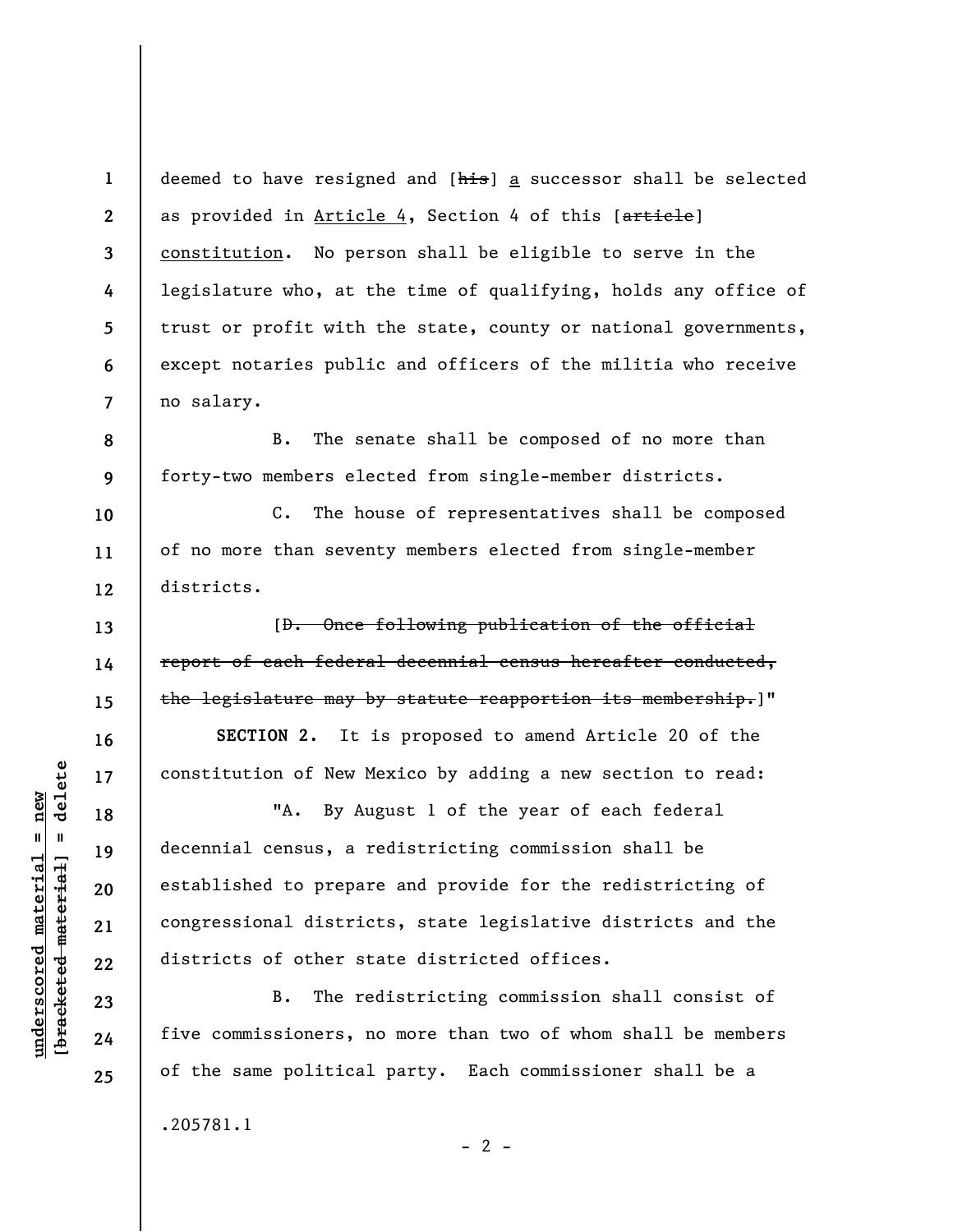**1 2 3 4 5 6 7 8 9**  registered qualified elector of New Mexico who has not changed political party registration within five years immediately preceding appointment. A commissioner shall not be a state or local elected officer, or employee of either, and shall not have been, within five years immediately preceding appointment, a candidate for or served as a federal, state or local public officer, a registered paid lobbyist or an officer of a candidate's campaign committee or served as an officer of or paid consultant to a political party.

C. The appellate judges nominating commission shall solicit, accept and evaluate applications from registered qualified electors who are committed to conducting the redistricting process in an honest, independent and impartial fashion and are otherwise qualified to serve as commissioner. The appellate judges nominating commission shall select at least twenty nominees from the applicants, no more than eight of whom shall be members of the same political party, and shall submit the names in the nominee pool to the secretary of state by July 1 of the year of the federal decennial census for consideration by the legislative leadership for appointment.

D. No later than July 21 of the year of each federal decennial census, appointments to the redistricting commission shall be made from the nominee pool as follows:

(1) the leader of the party in the majority in the senate shall appoint one commissioner;

 $-3 -$ 

.205781.1

delete **[bracketed material] = delete**  $underscored$  material = new **underscored material = new**  $\mathbf{u}$ bracketed material

**10** 

**11** 

**12** 

**13** 

**14** 

**15** 

**16** 

**17** 

**18** 

**19** 

**20** 

**21** 

**22** 

**23** 

**24**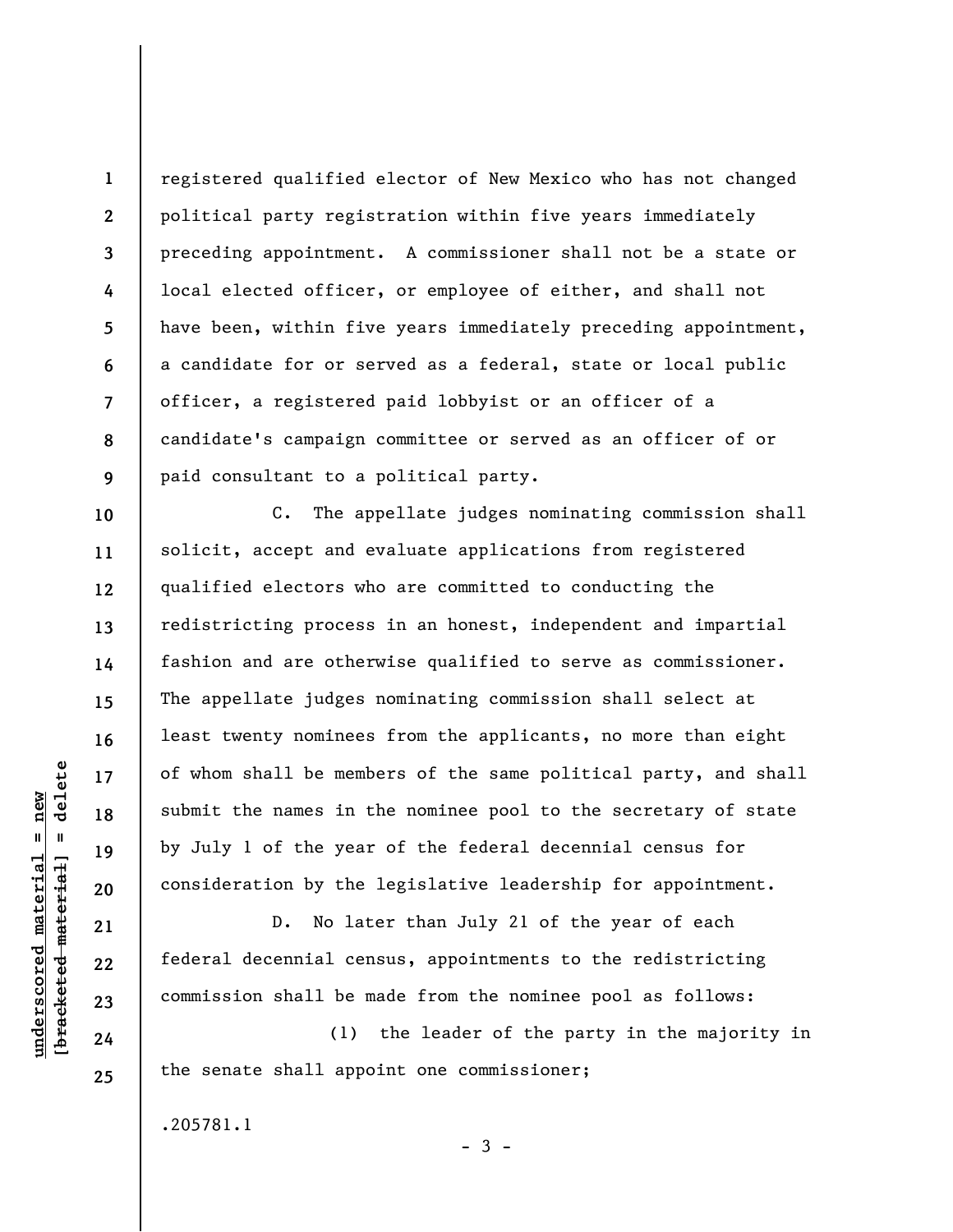(2) the leader of the party in the majority in the house of representatives shall appoint one commissioner; and

(3) the house and senate floor leaders of the party in the minority shall appoint one commissioner each; provided that, if there is more than one minority party represented in the house or senate, the leaders of the minority party with the largest number of representatives or senators in their respective chambers shall make the appointments.

E. The name of each appointee shall be submitted to the secretary of state. If the appointing authority for a commissioner fails to make an appointment by the July 21 deadline, the appointed members of the commission shall appoint a member from the remaining nominees in the pool.

F. By August 15 of the year of the federal decennial census, the four appointed commissioners shall appoint the fifth member of the redistricting commission from the remaining nominees in the pool, who shall serve as chair of the commission.

G. A vacancy on the redistricting commission shall be filled by appointment by the original appointing authority for that position.

H. A commissioner may be removed by the governor, with the concurrence of two-thirds of the elected members of the senate, for substantial neglect of duty, gross misconduct

 $- 4 -$ 

.205781.1

 $\frac{1}{2}$  intereted material = delete **[bracketed material] = delete**  $underscored$  material = new **underscored material = new**

**1** 

**2** 

**3** 

**4** 

**5** 

**6** 

**7** 

**8** 

**9** 

**10** 

**11** 

**12** 

**13** 

**14** 

**15** 

**16** 

**17** 

**18** 

**19** 

**20** 

**21** 

**22** 

**23** 

**24**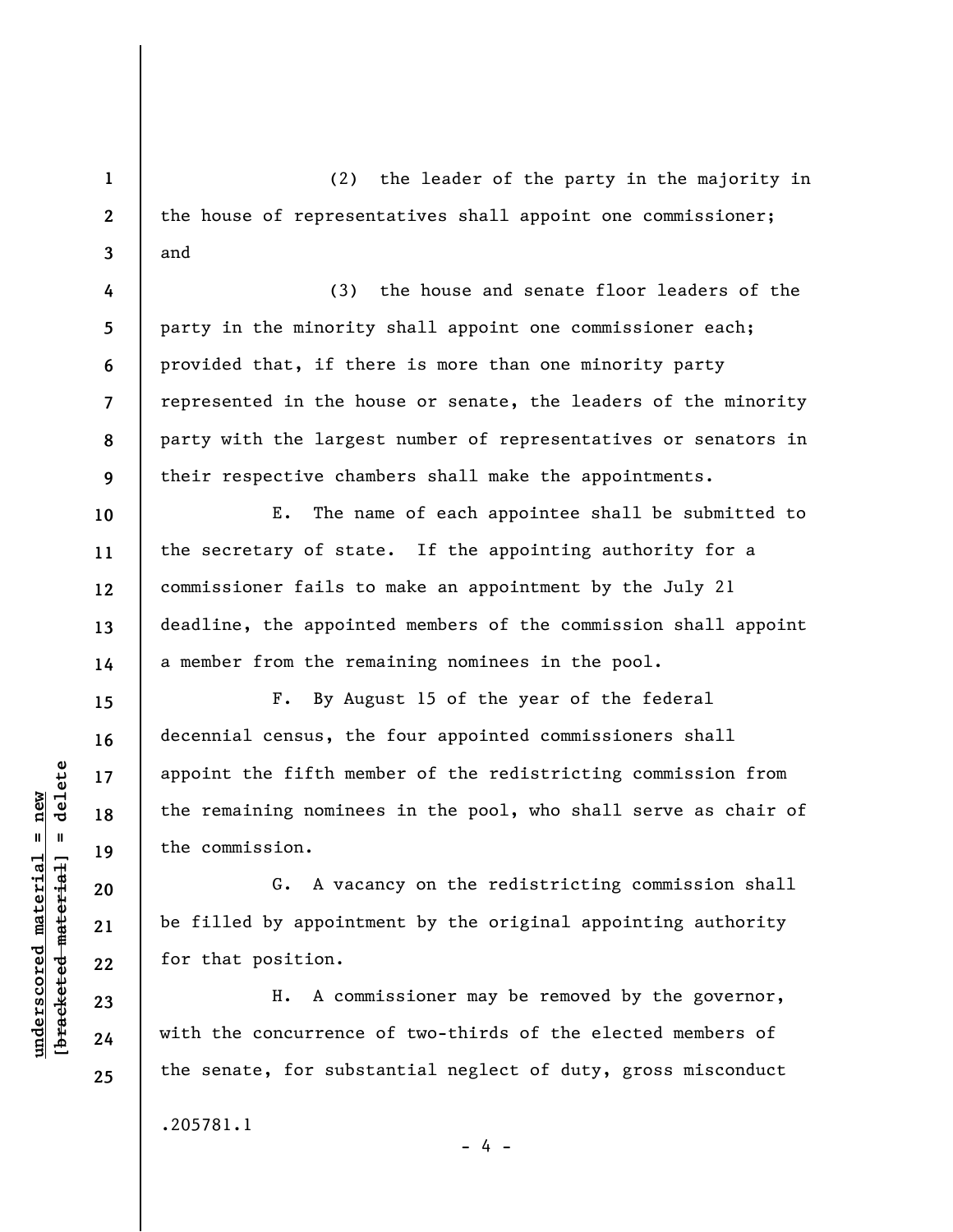in office or inability to discharge the duties of office. A commissioner shall be given written notice and provided with an opportunity for a hearing before removal.

I. The redistricting commission shall develop redistricting plans for congressional and state legislative districts following each federal decennial census and for other districted state offices. The commencement of the mapping process for congressional and state legislative districts shall begin with the existing districts, and adjustments shall then be made as necessary to accommodate the following criteria:

**11 12**  (1) districts shall comply with federal constitutional and statutory requirements;

(2) district boundaries shall be contiguous and relatively compact and, to the extent practicable, respect communities of interest and follow visible geographic features and municipal, county and other established political boundaries; and

> (3) districts shall not divide precincts. J. Party registration and political performance

data shall not be considered in the drawing or evaluation of districts. Racial and ethnic population and voting performance data necessary to evaluate compliance with the federal constitutional and statutory requirements of redistricting may be considered.

K. After release of the necessary federal decennial .205781.1

 $- 5 -$ 

 $\frac{1}{2}$  intereted material = delete **[bracketed material] = delete**  $underscored material = new$ **underscored material = new**

**1** 

**2** 

**3** 

**4** 

**5** 

**6** 

**7** 

**8** 

**9** 

**10** 

**13** 

**14** 

**15** 

**16** 

**17** 

**18** 

**19** 

**20** 

**21** 

**22** 

**23** 

**24**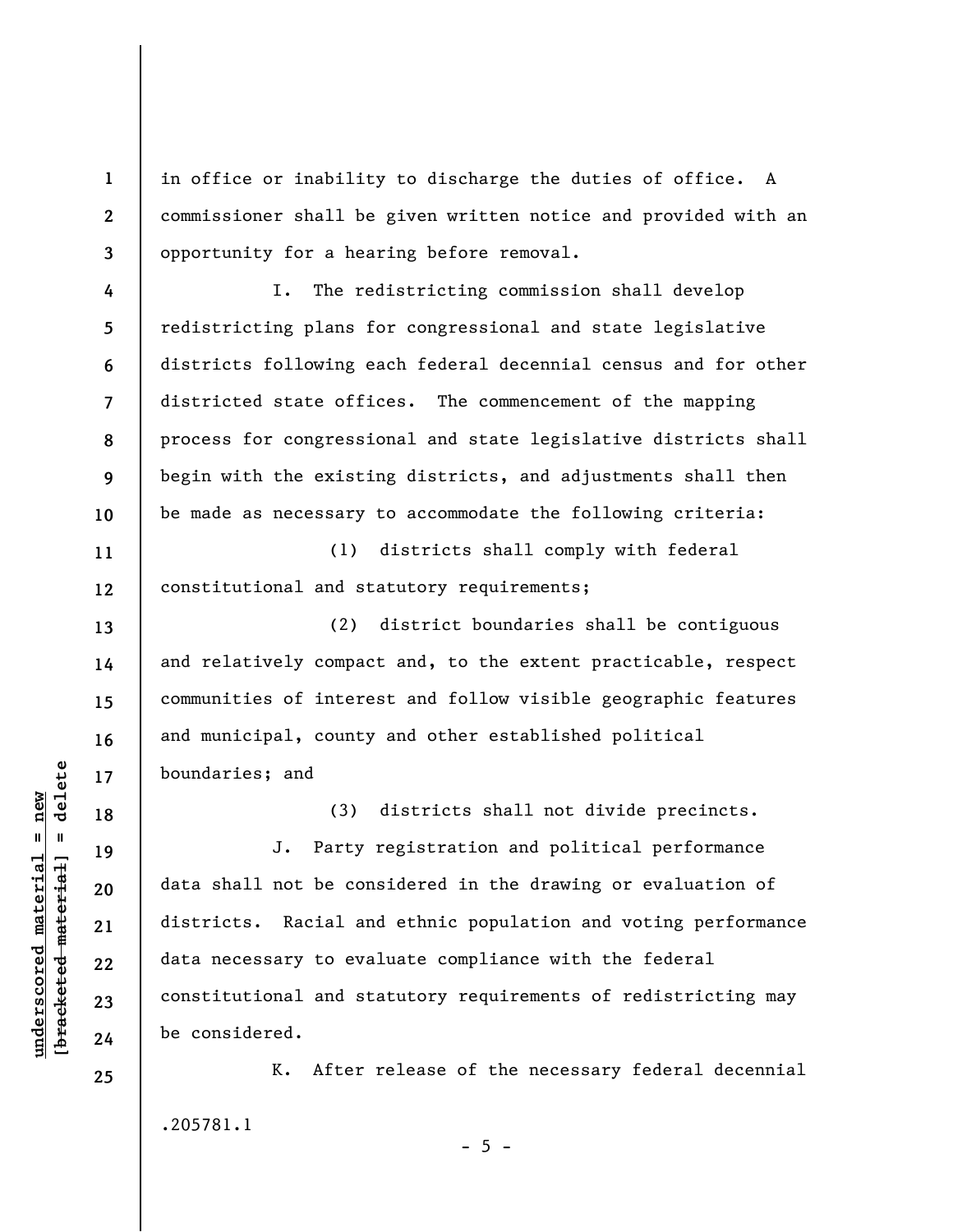census data to the state, the redistricting commission shall develop proposed plans for the districts and hold public hearings throughout the state on the proposed plans. The commission shall receive public comment on the proposed plans for at least sixty days preceding the development of final plans for the districts. The commission shall make any adjustments to the proposed plans that it deems necessary to meet the redistricting criteria and establish the final district boundaries. The commission shall file with the secretary of state plans for senate, house of representatives and congressional districts, along with plans for other districted state offices, by September 1 of the year following each federal decennial census.

L. Approval of a plan shall determine the districts for use in the succeeding primary and general elections for the respective body.

M. A quorum of at least three commissioners must be present to conduct business. Approval of any action shall be by majority vote of the entire commission.

N. The legislature shall provide adequate resources for the operation of the redistricting commission in performing its duties.

 $- 6 -$ 

O. The redistricting commission shall have procurement and contracting authority and may hire staff, consultants and legal counsel as necessary to carry out its

.205781.1

 $\frac{1}{2}$  intereted material = delete **[bracketed material] = delete**  $underscored material = new$ **underscored material = new**

**1** 

**2** 

**3** 

**4** 

**5** 

**6** 

**7** 

**8** 

**9** 

**10** 

**11** 

**12** 

**13** 

**14** 

**15** 

**16** 

**17** 

**18** 

**19** 

**20** 

**21** 

**22** 

**23** 

**24**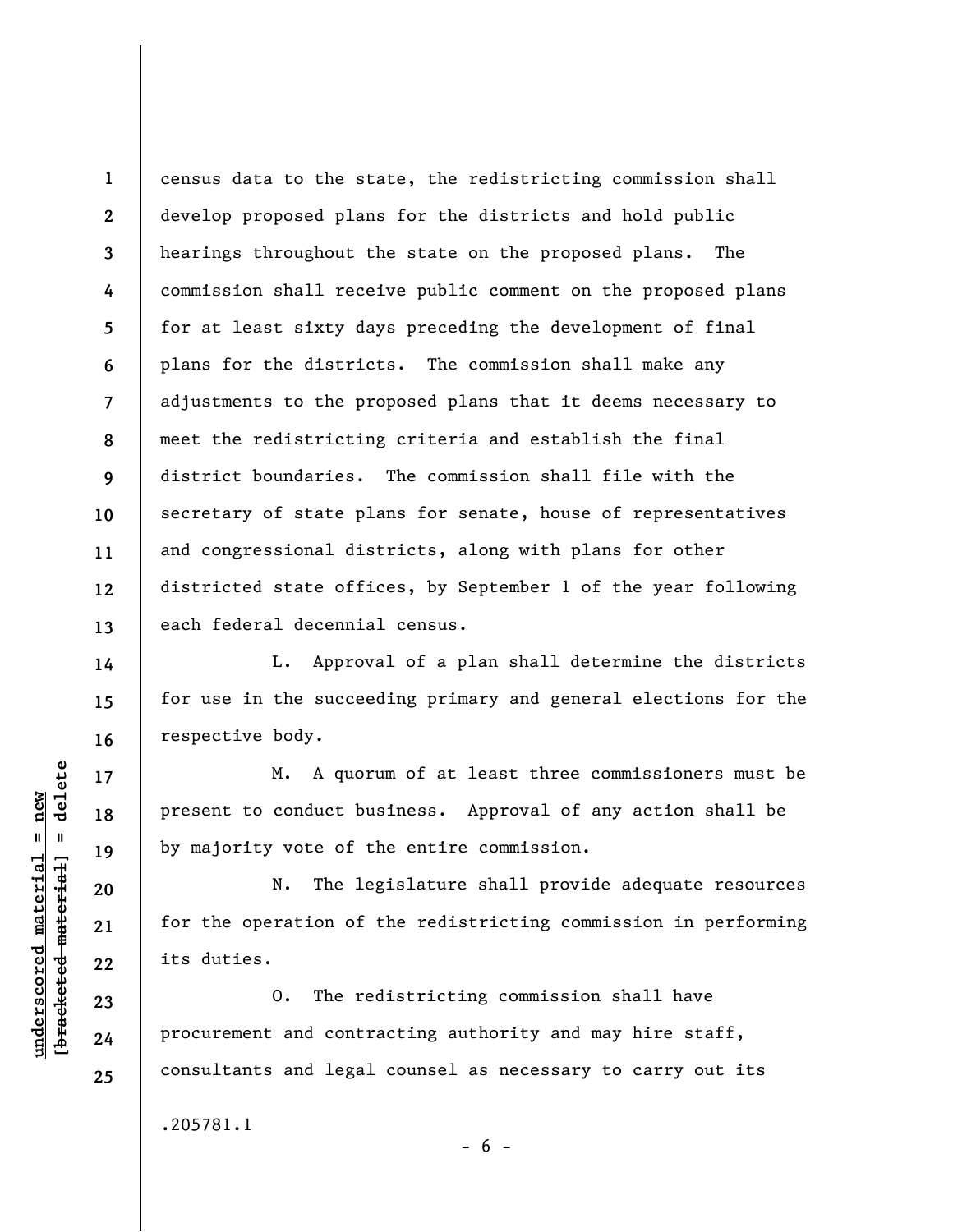**1 2 3 4 5 6 7**  duties. The commission shall have standing in legal actions challenging its redistricting plans or process, or the adequacy of resources provided for the operation of the commission. The commission shall have sole authority to determine whether the attorney general or counsel hired or selected by the commission shall represent the state in the legal defense of a redistricting plan.

**8 9 10 11 12**  P. Commissioners are eligible for per diem and mileage at the internal revenue service maximum federal per diem rate for the city of Santa Fe and the internal revenue service standard mileage rate for travel on redistricting commission business.

Q. Commissioners shall serve until their successors are appointed and qualified. The redistricting commission shall not meet or incur expenses after the redistricting process is completed, except:

(1) when litigation or any governmental approval of the plan is pending;

(2) to revise districts if required by a court decision; or

(3) to consult with executive and legislative agencies in preparation for the next redistricting cycle.

R. The provisions of this section are selfexecuting."

**SECTION 3.** The amendment proposed by this resolution .205781.1

- 7 -

 $b$ racketed material] = delete **[bracketed material] = delete**  $underscored material = new$ **underscored material = new**

**13** 

**14** 

**15** 

**16** 

**17** 

**18** 

**19** 

**20** 

**21** 

**22** 

**23** 

**24**